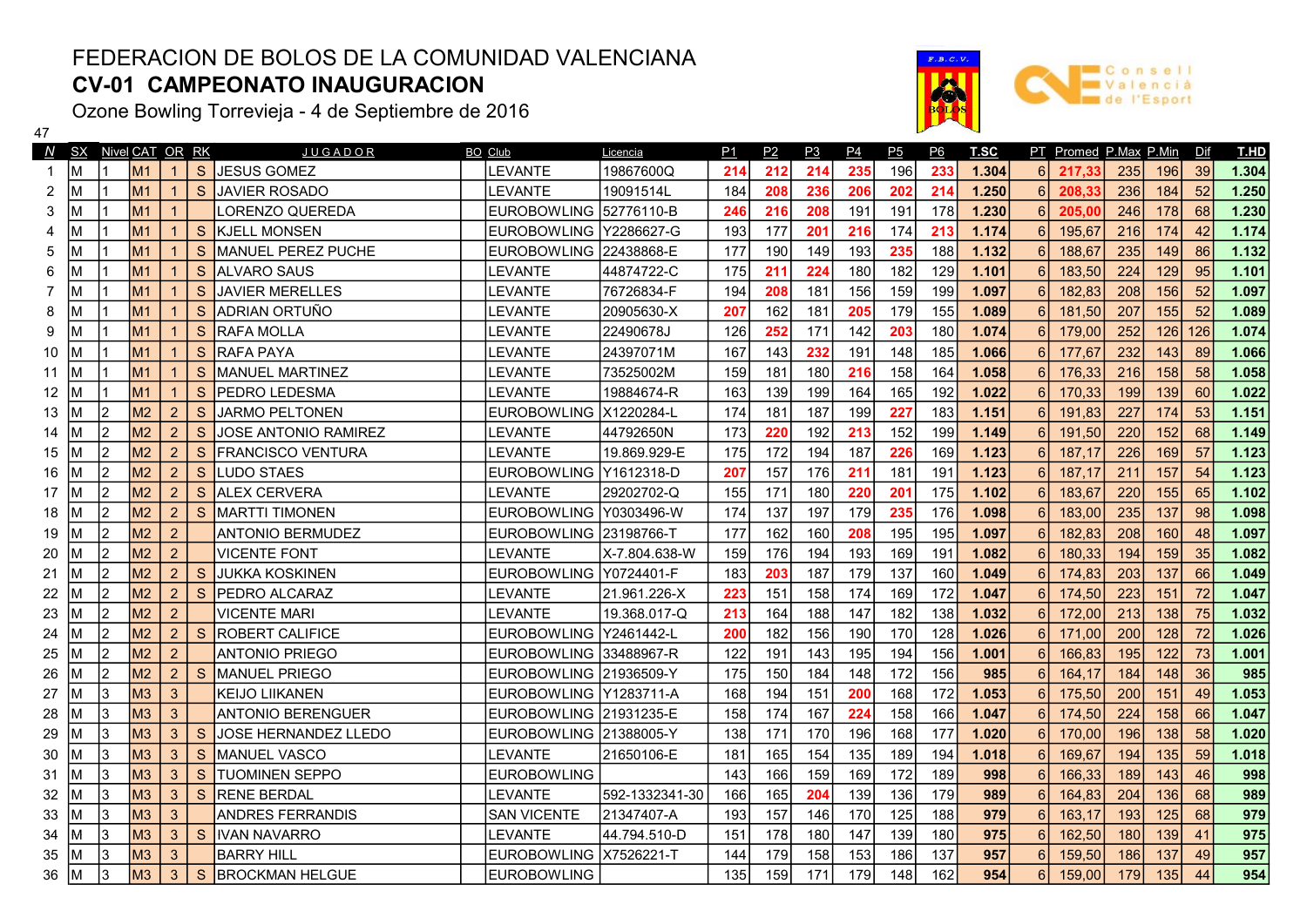## FEDERACION DE BOLOS DE LA COMUNIDAD VALENCIANA CV-01 CAMPEONATO INAUGURACION

Ozone Bowling Torrevieja - 4 de Septiembre de 2016

47

72

48 | | | | | | 49 | | | | | -50 | | | | | | 51 | | | | | 52 | | | | |



 $F.B.C.$ 

**Consel W** Valencia

| 53 |  | $\sim$ |  |  |  |  |  |  |  |  |  |  |
|----|--|--------|--|--|--|--|--|--|--|--|--|--|
| 54 |  | $\sim$ |  |  |  |  |  |  |  |  |  |  |
| 55 |  | $\sim$ |  |  |  |  |  |  |  |  |  |  |
| 56 |  | $\sim$ |  |  |  |  |  |  |  |  |  |  |
| 57 |  | $\sim$ |  |  |  |  |  |  |  |  |  |  |
| 58 |  | $\sim$ |  |  |  |  |  |  |  |  |  |  |
| 59 |  | $\sim$ |  |  |  |  |  |  |  |  |  |  |
| 60 |  | $\sim$ |  |  |  |  |  |  |  |  |  |  |
| 61 |  | $\sim$ |  |  |  |  |  |  |  |  |  |  |
| 62 |  | $\sim$ |  |  |  |  |  |  |  |  |  |  |
| 63 |  | $\sim$ |  |  |  |  |  |  |  |  |  |  |
| 64 |  | $\sim$ |  |  |  |  |  |  |  |  |  |  |
| 65 |  | $\sim$ |  |  |  |  |  |  |  |  |  |  |
| 66 |  | $\sim$ |  |  |  |  |  |  |  |  |  |  |
| 67 |  | $\sim$ |  |  |  |  |  |  |  |  |  |  |
| 68 |  | $\sim$ |  |  |  |  |  |  |  |  |  |  |
| 69 |  | $\sim$ |  |  |  |  |  |  |  |  |  |  |
| 70 |  | $\sim$ |  |  |  |  |  |  |  |  |  |  |
| 71 |  | $\sim$ |  |  |  |  |  |  |  |  |  |  |